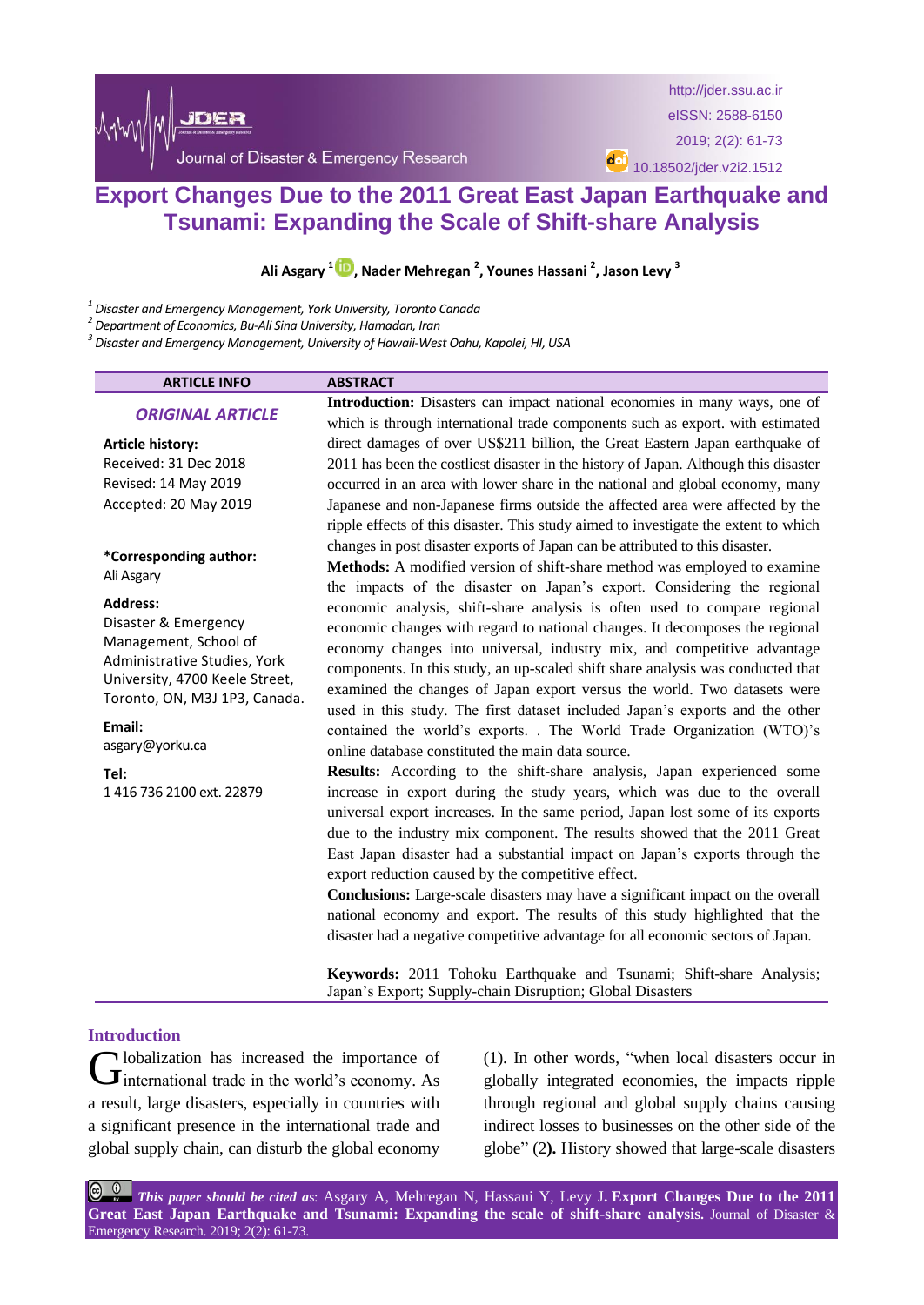could even push the world's economy into an irreversible decay or collapse (3). Mega disasters could cause a decrease in production through direct (human capital, buildings, utility networks, and transportation infrastructure such as roads, ports, and rails) and indirect losses (4, 5, 6), which in turn could reduce the export by the impacted country. Depending on the nature of the reduced products (i.e., raw material such as oil, intermediate goods, or final products), disasters can disrupt and impact the international supply chain and markets. With regard to the increasing share of tourism in the global economy, service exports may also be negatively influenced by disasters (7). Moreover, disasters may have an impact on the global economy through expectation modifications. Considering the possible supply chain disruptions and risks involved, innovative companies try to identify disaster hot spots in their supply chains and seek alternative options to reduce their vulnerability (2).

In today's interconnected global economy, indirect impacts of large disaster events may be dispersed among many countries. Depending on the nature of trade, other countries may suffer economic losses due to supply chain disruptions or possibly gain profit from increasing exports to the disrupted country (8).

This paper assessed the extent to which the changes in post-disaster exports of Japan could be attributed to the disaster. The export changes in Japan and the world were examined from 2010 to 2012 using a modified version of shift-share analysis. The remaining parts of this paper are organized as follows: Section two describes the Great East Japan Earthquake and Tsunami case study while section three discusses the original shift-share methodology. Main findings are presented in section four followed by discussions and conclusions in section five and six.

# **Japan Case Study: March 2011 Great East Japan Earthquake and Tsunami**

On March 11, 2011, the strongest earthquake in Japan's recorded history struck 40 miles off the east coast of Japan and led to over 15,000 deaths. The 9.0 magnitude Great East Japan earthquake also damaged four nuclear plants. In particular, the Tokyo Electric Power's Fukushima Daiichi (Fukushima I) nuclear plant on the nation's east coast was decimated. The disaster led to the failure of cooling systems at the Fukushima I nuclear plant and the declaration of Japan's first-ever nuclear emergency. Uncontrolled off-site releases of radioactivity forced the evacuation of over 150,000 residents within 20 km (12 miles) of the nuclear plant; many people are still unable or unwilling to return. The complete cleanup of the nuclear plant is expected to take 40 years and financial compensation to the survivors requires significant resources. In the aftermath of the disaster, the government ordered decommissioning of damaged reactors, a gradual nationwide shut down of nuclear operations and implementation of more rigorous safety standards. Japan's nuclear power capacity was completely shut down in 2013 and reactors started going back online only in August 2015.

# **Nuclear Power Plant Closures**

Japan's energy policy has been dominated by the Great East Japan earthquake and the Fukushima Daiichi crisis. Prior to the March 2011 triple disasters (earthquake, tsunami, and nuclear crisis), Japan was the world's third-biggest user of atomic energy and generated nearly a third of its electrical power from nuclear reactors. In 2009, Japan pledged to increase nuclear power's share in electricity supply from 30 to 50 percent in part to reduce its greenhouse gas (GHG) emissions by 25 percent from 1990 to 2020 at the 15th Conference of the Parties (COP15)(9).

Nuclear-related accidents and nuclear cover-ups dating back several decades contributed to growth of anti-nuclear protests, pressure to close plants, and an erosion in public trust of the nuclear power industry in Japan. Problems in stabilizing the triple reactor meltdowns at Fukushima Daiichi nuclear plant served as a tipping point in public opposition against nuclear power and greater government scrutiny of Japan's safety culture in the nuclear industry. After the 2011 Fukushima Daiichi nuclear accident, the government of Japan took a number of decisive actions to gradually shut down nuclear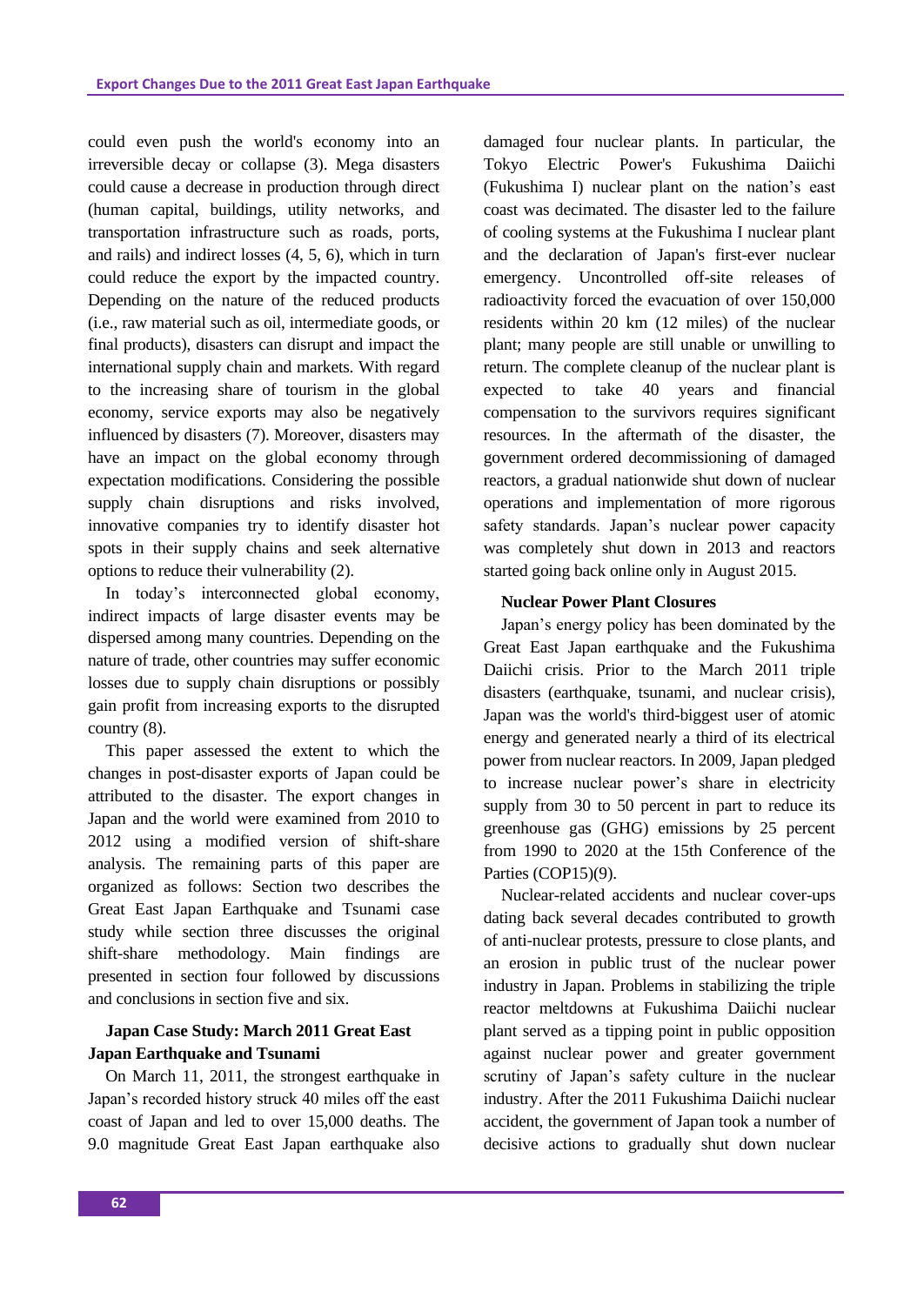operations in the light of hardening attitudes against nuclear energy. Specifically, on May 6, 2011, Prime Minister Naoto Kan ordered closing of the Hamaoka Nuclear Power Plant due to the known seismic risks. On May 5, 2012 Japan shut down or suspended (for maintenance and/or safety inspections) its last 50 working nuclear reactors (Tomari-3) leaving the nation completely without nuclear-produced electrical power for the first time since 1970 (10). In March 2016, a court in Japan ordered the Takahama Nuclear Power Plant, one of the two nuclear power plants operating in the country, to shut down (after being online for only two months after the atomic power freeze) due to insufficient safety measures (11).

Although nuclear power is viewed by many Japanese leaders as critical to support Japan's economic growth and its lack slows Japan to lowercost countries, the government of Japan is faced with major public opposition to reactivate the plants. Despite new nuclear safety standards introduced in 2013, Japan's government and its power companies have struggled to restart the nuclear industry since it was completely closed in 2013. Only a handful of Japan's 42 operable nuclear reactors have met the new safety rules and lawsuits have made it difficult to restart them.

Japan is the world's fifth largest electricity user. The idling of Japan's nuclear reactors following the Great East Japan earthquake led to a 30 percent gap in Japan's electricity supply (9), particularly in Western Japan. While conservation measures and additional renewable electricity capacity (since 2012) have helped to reduce this gap, Japan was ranked as the second largest net importer of fossil fuels in the world in 2012, trailing only China. Specifically, from 2010 to 2013 Japan's energy dependence on imports rose to 94 percent (from 80% in 2010) and annual carbon dioxide emissions from power generation increased by 25 percent during the same period (more than 110 million tons) (9).

Since the nuclear shutdown, electricity prices have increased by 16 percent for households and 25 percent for industry, because of increased imports of expensive fossil fuels; liquefied natural gas (LNG), oil, and then coal from 2013. Imports are likely to

rise in an unsustainable fashion, although a decline in oil price has recently reduced some costs (9). The Japanese Finance Ministry recently reported that additional fuel imports contributed significantly to a record \$109 billion dollar trade deficit in 2014. In order to compensate for the post-Fukushima loss of its nuclear power plants, Japan's utilities have increased use of non-nuclear energy infrastructure, including gas and oil-fired power plants that produce more expensive electricity. With a budget deficit of 7.7 percent of gross domestic product in 2014 (compared with 2.8 percent in the U.S.), Japan continues to be weighed down by post-Fukushima energy bills.

## **The Global Reach of Japan's Economy**

The earthquake and tsunami of March 11, 2011 and the ensuring nuclear meltdown are now examined with a particular focus on how the disaster impacted Japanese exports and the global economy. With estimated direct damages of over US\$211 billion, the Great Eastern Japan earthquake of 2011 has been the costliest disaster in the history of Japan. Fisheries and agriculture were the most impacted sectors. Due to initial reports about possible radioactivity in Japan's food exports, many countries including USA, Canada, European Union, New Zealand, Australia, India, and other South East Asian nations increased their surveillance of possible contamination in food imports from Japan (12).

Although this disaster occurred in an area with a lower share in the national and global economy by volumes and values (7 to 8 percent of GDP), many Japanese and non-Japanese firms outside the affected area were impacted by the ripple effects from the disaster. a halt in industrial production by companies in the disaster zone led to chaos in supply chains throughout Japan and around the world (13). For example, supply shocks disrupted the key production plants located in the affected disaster region such as Sony, NEC, Toyota, Fujitsu, and Renesas Electronics Corporation, which suffered from an estimated loss of US\$615 million. In particular, Renesas, the world's largest custom manufacturer of microchips for the automobile industry controlled about 40 percent of the world's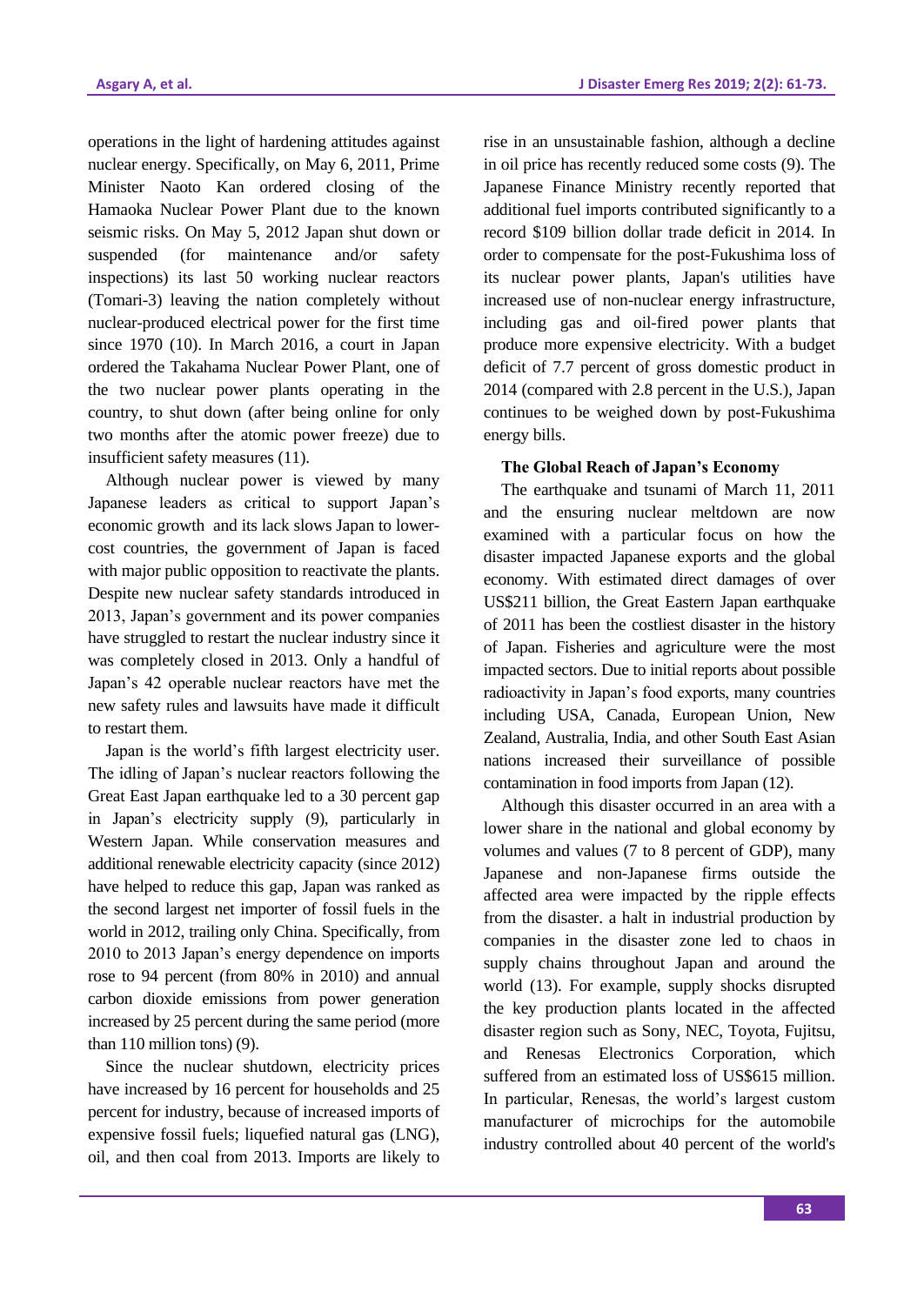share of microcontrollers used for automobiles (14). Other products impacted by supply chain disruptions on a massive scale included rubber for tires, paint pigments, condenser electrolytes for silicon semiconductor wafers, and thyroid hormone preparation (13).

It has been estimated that about "90 percent of the output loss in Japan due to the earthquake resulted from indirect effects through the disruption of supply chains rather than the direct effects of damage caused by the disaster" (15). Major auto manufacturing companies including Toyota and Honda stopped or reduced their production in industrial plants due to disruptions in the supply of parts and components originating in the disaster impacted area (16). Toyota lost US\$1.2 billion in product revenue owing to shortage of parts that caused cascading supply chain impacts around the world, including 150,000 fewer Toyota automobiles manufactured in the US. Toyota also experienced production stoppages at five plants in the United Kingdom and reductions in manufacturing around the world, including a 70 percent decline in India and 50 percent decrease in China (Asano 2012). According to Ye and Abe (17), automobile and electrical component production in Japan declined by 48 percent and 8 percent, respectively following the disaster and this did not stop in Japan's borders. Automobile production also fell in by 20 percent in Thailand by 18 percent in the Philippines and by 6 percent in Indonesia. Similarly, electrical component production fell in Philippines (by 18 percent) and in Malaysia (by 8 percent). Hence, the economic impacts of the disaster extended far beyond the damaged region, including significant losses in gross domestic product (GDP), in manufacturing (due to supply-chain disruptions), in retail trade, and tourism (due to consumption decreases and radiation fears) (18). Hence, although the disaster impacted largely a vast rural area, the overall economic impacts of the disaster extended far beyond the damaged region and resulted in more severe disaster losses than the 1995 Great Hanshin (Kobe) earthquake (19).

A large body of economic scholarship focuses on the impacts of large disasters on international economy. A number of studies examined the March 11, 2011 earthquake and tsunami. For example, MacKenzie et al. (8) used multiregional inputoutput model to examine the impacts of this disaster on not only the domestic Japanese economy, but also the international economy. It was shown that the supply chain disruptions and the unavailability of Japanese products decreased both domestic and international production. China was mostly affected through these linkages and slowdowns in European and North American manufacturing were observed as early as Spring 2011. Finally, Belke (20) examined the short-term shock of this disaster on international financial markets. The studies also mentioned several confounding international economic issues that may contributed to the production and export declines.

## **Materials and Methods**

Shift-share analysis is normally used to analyze the differences between regional and national/global growth rates. Macroeconomic variables such as export, employment, and production can be used in the analysis. Shift-share analysis was initially used in regional studies (21, 22, 23). Different versions of shift-share models have been proposed and used by researchers. Esteban-Marquillas (24) applied a shiftshare model that uses homothetic sectorial employment by region. It allows for the identification of additional allocation effects. Arcelus (25) adopted a model that includes a specific regional effect and a sectorial regional effect, reflecting the amount of growth derived from the regional industry mix. McDonough and Sihag (26) proposed a different shift-share version by including multiple bases or relative weights for variables used in computations.

Shift-share has been used in the international trade studies (27, 28, 29, 30). Chiang (30) attested that shift-share analysis provided reasonable results in todays globalized economy. Shift-share method allows incorporation of international trade into the regional or national economy and provides valuable economic insights into trade and fiscal policies (31).

The shift-share was also used in disaster studies (32). Chang (33) applied shift share method after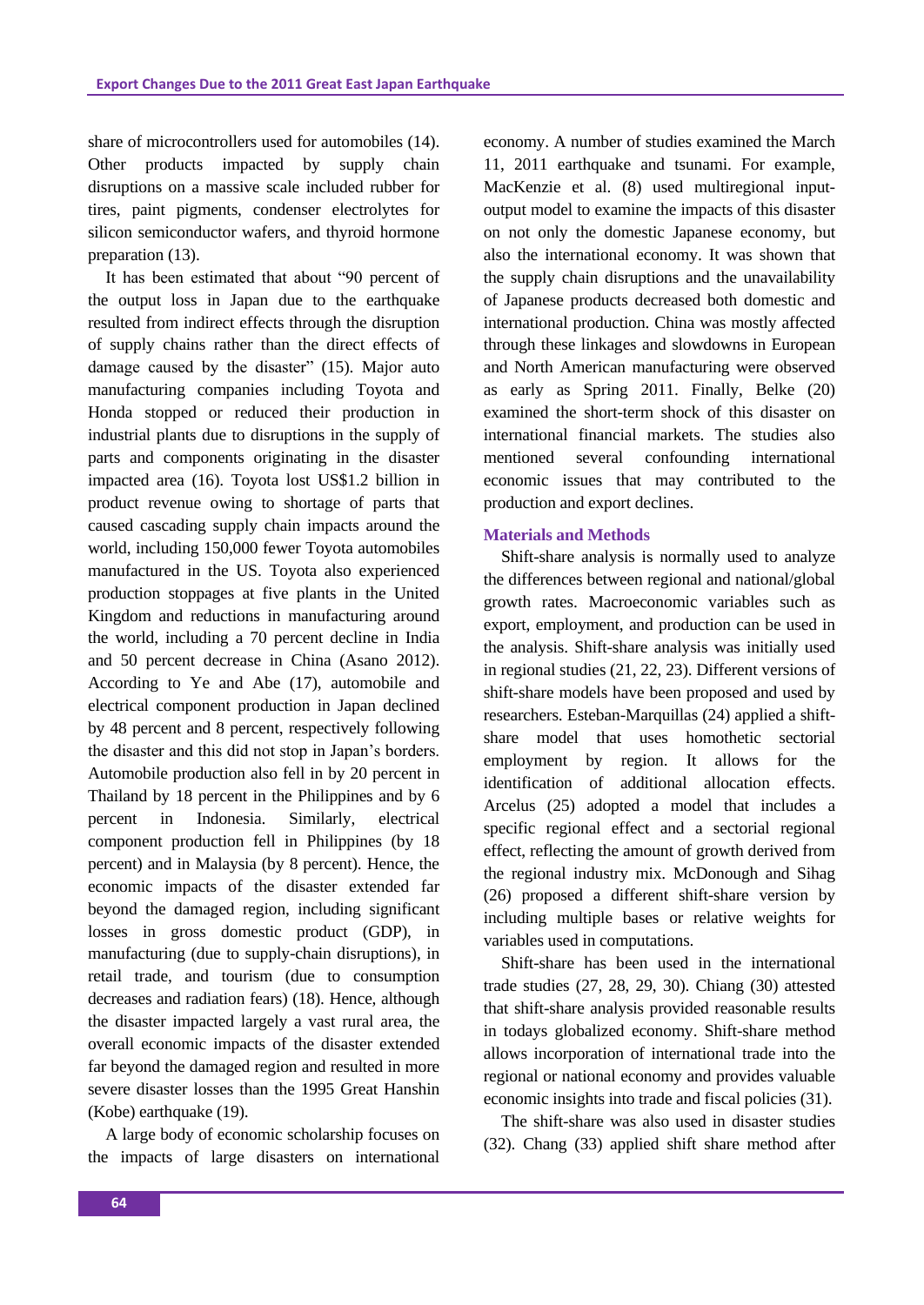Kobe earthquake in Japan to understand the role of transportation systems in disaster recovery and the long-term economic effects of earthquakes. She concluded that the city of Kobe lost its competitiveness after the earthquake. Bricongne et al. (34) examined the impacts of the recent global economic crisis (2008–2009) on the French firms using shift-share method. They found that most of the reduction in trade was attributed to the unprecedented demand shock and product characteristics. This crisis impacted smaller exporters more than larger ones as they were forced to reduce the range of destinations served or cease their exports. Mehregan et al. (35) applied shiftshare method to assess the potential long-term impacts of earthquake disaster on employment using the December 2003 Bam earthquake in Iran.

### **Shift-Share Analysis**

Shift-share analysis is traditionally used for comparing regional changes (e.g. Tohoku region's exports) with national changes (e.g. Japan's total exports). With roots in regional economic analysis, shift-share analysis has expanded to international trade studies and to examine trade issues at a global scale. In this manuscript we presented a new methodology that compared changes in the national economy of Japan with global changes. While disaster impacts in developed countries are often concentrated regionally after the 2011 Great East Japan Earthquake and nuclear meltdown, Japan stopped the operations of all nuclear power plants. As previously discussed in Section 2, this negatively impacted all Japanese producers throughout the country since they faced the threat of blackouts, power reductions, and more expensive energy.

In traditional shift-share analysis, a particular region is compared to a benchmark (usually a larger entity such as a nation) in order to extract how the smaller region is different from the larger benchmark, namely the average of a larger entity. In this paper, the benchmark is set to the total of global exports and Japan's exports are compared with the average tendency of the world exports. Then, the change in Japan's exports is decomposed

into a universal component (i.e. as the total of world exports grows/declines, a part of Japan's export grows/declines accordingly), the industry mix (on average over the world, some industries grows/declines faster than others and Japan's same industries are likely to grow/decline accordingly), and the competitive component (the residual of Japan's export changes), which is defined as follows:

1) Competitive component = Japan's total export changes – universal component – industry mix component

Accordingly, in the shift-share analysis, the competitive component is the residual, which includes anything other than the average changes with the benchmark and industry specific changes. Accordingly, it can encompass many things, such as changes from the currency exchange rate change (Japanese Yen to foreign currency), from the domestic interest rate change to other domestic macroeconomic changes in Japan and also from the changes in other countries' demand to Japan (export demand from other countries). In the case of Japan, we argue that a significant portion of the competitive component can be attributed to the disaster impact.

Shift-share method has evolved and its different formulations have been proposed (36). In this paper, we apply Lonsdale and Archer's version of the method (37), taking into consideration the international trade. In this formulation, we suppose that changes in export,  $T_{ii}$ , for industry *i* in country *j* (Japan in this study) during the study period (2010 to 2012) can be divided into universal component  $(N_{ii})$ , industry mix component  $(M_{ii})$ , and competitive component  $(C_{ii})$ :

2)  $T_{ij} = N_{ij} + M_{ij} + C_{ij}$ 

The  $N_{ii}$  (universal component for a section) states that the expected change for that sector in Japan is the same as the total export change in the entire sectors in the country.

Where,  $e_{ii}$  the base-year (2010) is export in sector  $i$  in country  $j$ , and  $r_{\text{tn}}$  is the growth rate between the base year and the end-of-period year (2012).

3) 
$$
N_{ij} = e_{ij} * r_{tn}
$$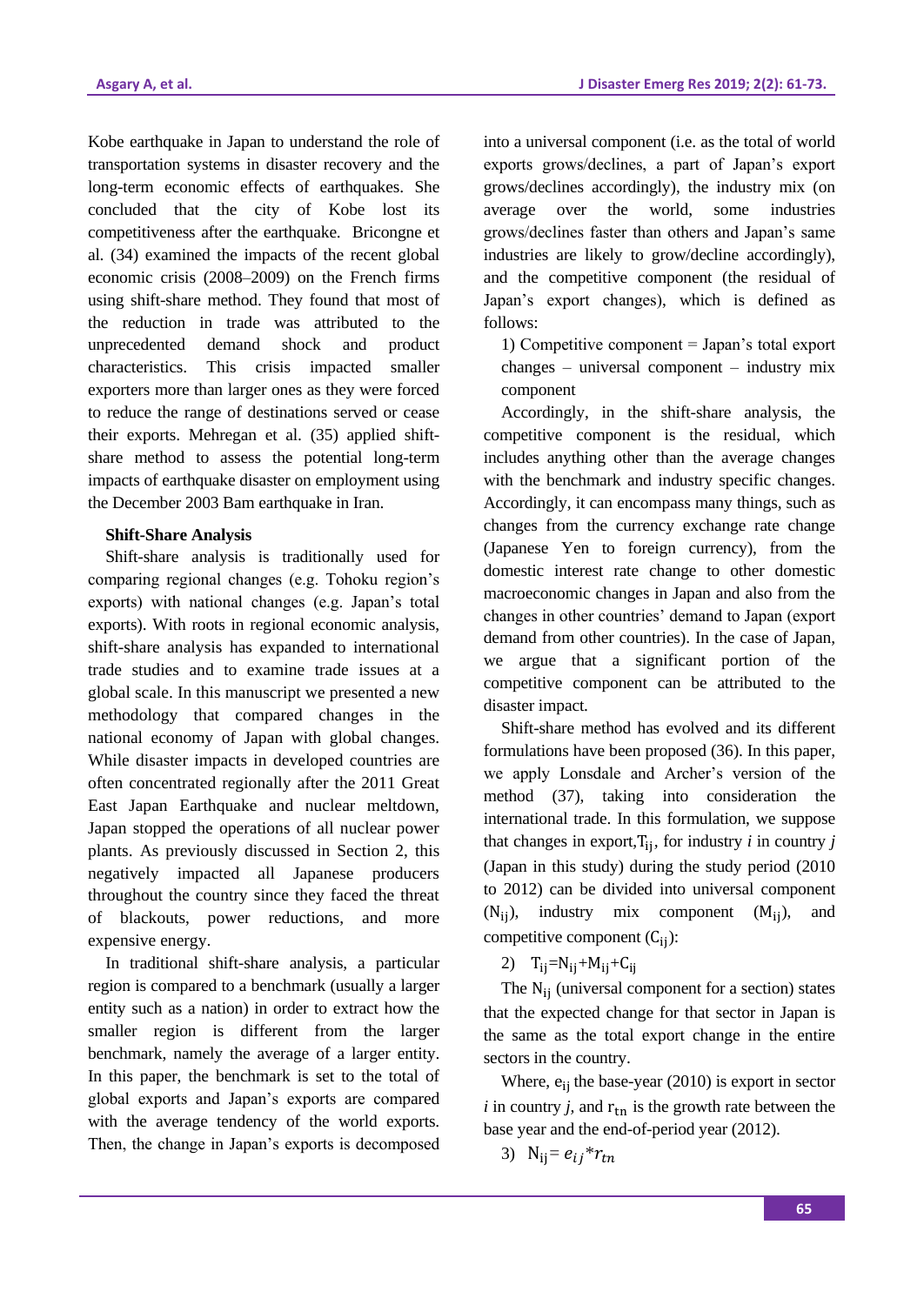The industry mix component  $(M_{ii})$  measures the changes that can be attributed to the global performance of a sector. The industry mix component is the expected export change if a sector has changed at the same rate as that sector internationally, minus the universal or global component. The industry mix component is calculated as:

4)  $M_{ii} = e_{ii} * (r_{in} - r_{tn})$ 

Where,  $r_{in}$  is the growth rate for sector  $i$  for world as a whole. The industry mix component accounts for intersectional variation in export growth.

The competitive component,  $C_{ii}$ , displays export changes due to an industry growing at a distinct rate in Japan, relative to that section internationally. Competitive components for different sectors show

the economic activities, for which Japan had a competitive advantage during the study period (2010 to 2012). The competitive component is calculated as:

5)  $C_{ii} = e_{ii} * (r_{ii} - r_{in})$ 

Where,  $r_{in}$  represents the rate of change for sector *i* in region *j* (Japan) during the study period.

## **Data**

Two datasets were used in this study. The first includes Japan's exports and the other contains the world's exports. The World Trade Organization (38)'s online database constitutes the main data source. Since the study focus was on examining the growth of various sectors of Japan, the data collected on total exports were categorized into seventeen sectors as shown in **Table 1**.

|   | Agricultural products,            | 10 | Office equipment                              |
|---|-----------------------------------|----|-----------------------------------------------|
|   | Food                              | 11 | Electronic data processing and equipment      |
|   | Fuels and mining products         | 12 | Telecommunications equipment                  |
|   | Fuels                             | 13 | Integrated circuits and electronic components |
|   | <b>Manufactures</b>               | 14 | Transport equipment                           |
| 6 | Iron and steel                    | 15 | Automotive products                           |
|   | <b>Chemicals</b>                  | 16 | <b>Textiles</b>                               |
| 8 | Pharmaceuticals                   | 17 | Clothing.                                     |
|   | Machinery and transport equipment |    |                                               |

#### **Results**

#### **An overview of Japan's Export Changes**

Japan's export growth was negative from 2012 to 2014, although global export growth was positive. Moreover, Japan export**'**s growth was positive in 2011, but it was lower than the world's export growth (**Figure 1**).

In 2010, the Manufacturing sector was the leading export sector in Japan and the world (**Table 2 and Figure 2**): more than 36 percent of Japan's export was in this sector. The second

largest sector was machinery and transport equipment sector (with 24.6 percent of the total export). Clothing had the lowest percentage of the total export (0.02 percent). Globally, manufacturing was the top sector (with 31.1 percent of the global export) followed by the machinery and transport equipment sector (with 15.8 percent of global export). This shows the similarities between Japan and the world's export structures in 2010.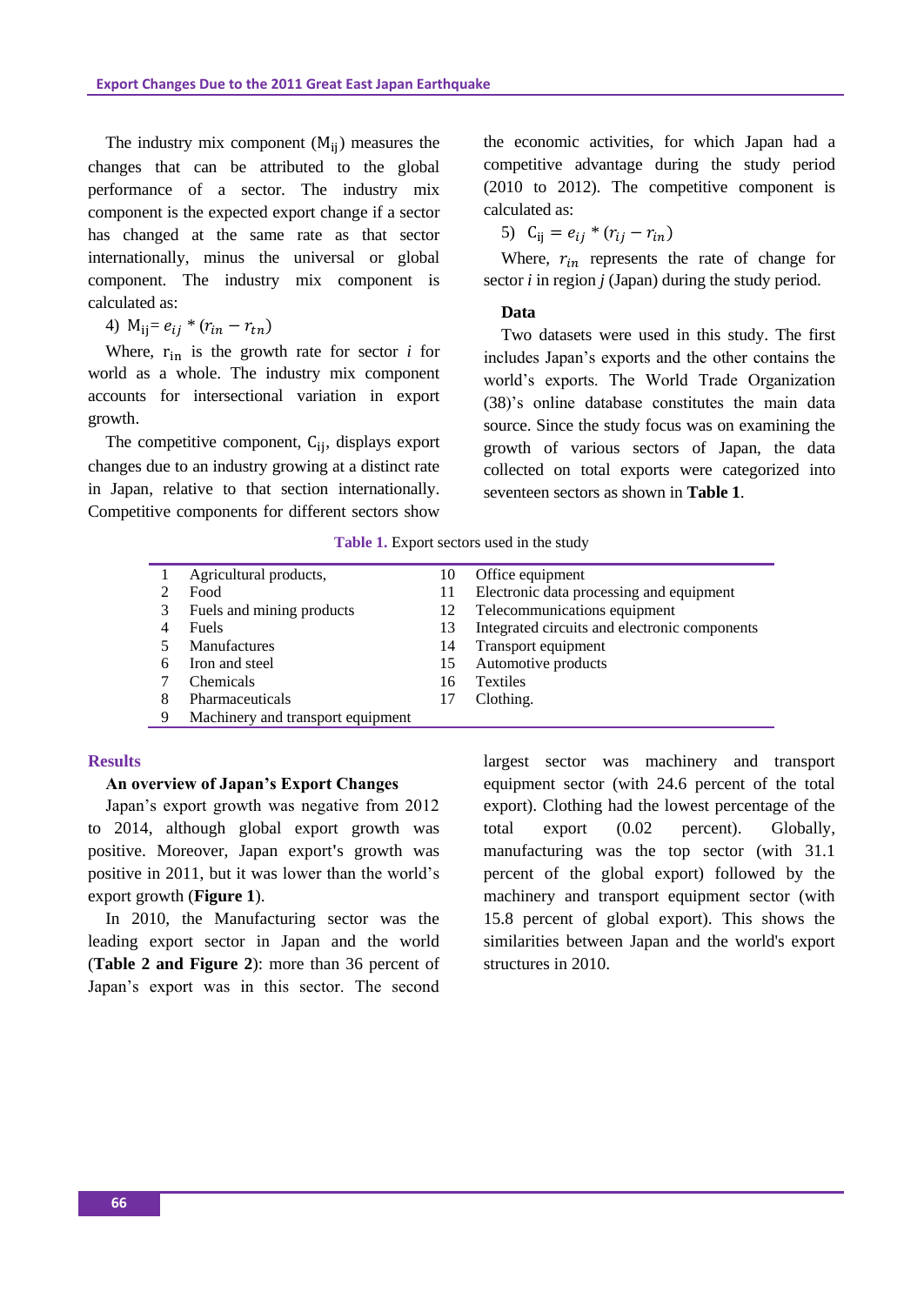

**Figure 1.** Export growth from 1970 to 2014 Japan and world

Source: World Trade Organization (38), Time Series on international, trade Statistics Database, Total merchandise trade.1970-2014

|                                               | <b>Japan</b>             |         | World                     |                |  |
|-----------------------------------------------|--------------------------|---------|---------------------------|----------------|--|
| <b>Indicator</b>                              | <i>Value</i> (\$ milion) | percent | <i>Value</i> (\$ million) | <b>Percent</b> |  |
| Agricultural products                         | 10166                    | 0.55    | 1365093                   | 4.25           |  |
| Food                                          | 4755                     | 0.25    | 1124829                   | 3.5            |  |
| Fuels and mining products                     | 32853                    | 1.76    | 3026779                   | 9.5            |  |
| Fuels                                         | 13048                    | 0.7     | 2349953                   | 7.3            |  |
| <b>Manufactures</b>                           | 680218                   | 36.5    | 9995410                   | 31.07          |  |
| Iron and steel                                | 41974                    | 2.25    | 424353                    | 1.32           |  |
| Chemicals                                     | 78419                    | 4.21    | 1709907                   | 5.3            |  |
| Pharmaceuticals                               | 4324                     | 0.23    | 463309                    | 1.44           |  |
| Machinery and transport equipment             | 458036                   | 24.58   | 5096325                   | 15.84          |  |
| Office equipment                              | 92610                    | 4.97    | 1613508                   | 5.01           |  |
| Electronic data processing and equipment      | 20727                    | 1.11    | 545841                    | 1.7            |  |
| Telecommunications equipment                  | 24454                    | 1.31    | 583280                    | 1.8            |  |
| Integrated circuits and electronic components | 47430                    | 2.55    | 484387                    | 1.5            |  |
| Transport equipment                           | 197369                   | 10.6    | 1688292                   | 5.25           |  |
| Automotive products                           | 149528                   | 8.02    | 1092938                   | 3.34           |  |
| Textiles                                      | 7086                     | 0.38    | 252458                    | 0.78           |  |
| Clothing                                      | 531                      | 0.03    | 353415                    | 1.1            |  |
| Total                                         | 1863528                  | 100     | 32170077                  | 100            |  |

**Table 2.** Distribution of exports among economic sectors in 2010

Source: World Trade Organization (38)

**Table 3** shows the export data in 2012 for both Japan and the world. The data highlight the significant changes that occurred in the export structure of Japan after the disaster. First, the share of the Manufacturing sector increased to 36.8 percent of exports. Second, the share of the manufacturing and mining sector increased from 24.6 to 24.7 percent in total export in 2012. Third, no important changes occurred in the export share of the clothing sector. It is clear that little changes happened in the export structure at the global level. The manufacturing sector had the largest share, followed by the machinery and transport equipment sector. However, by 2012, some changes took place in the overall share of the main economic sectors in global exports (similar to the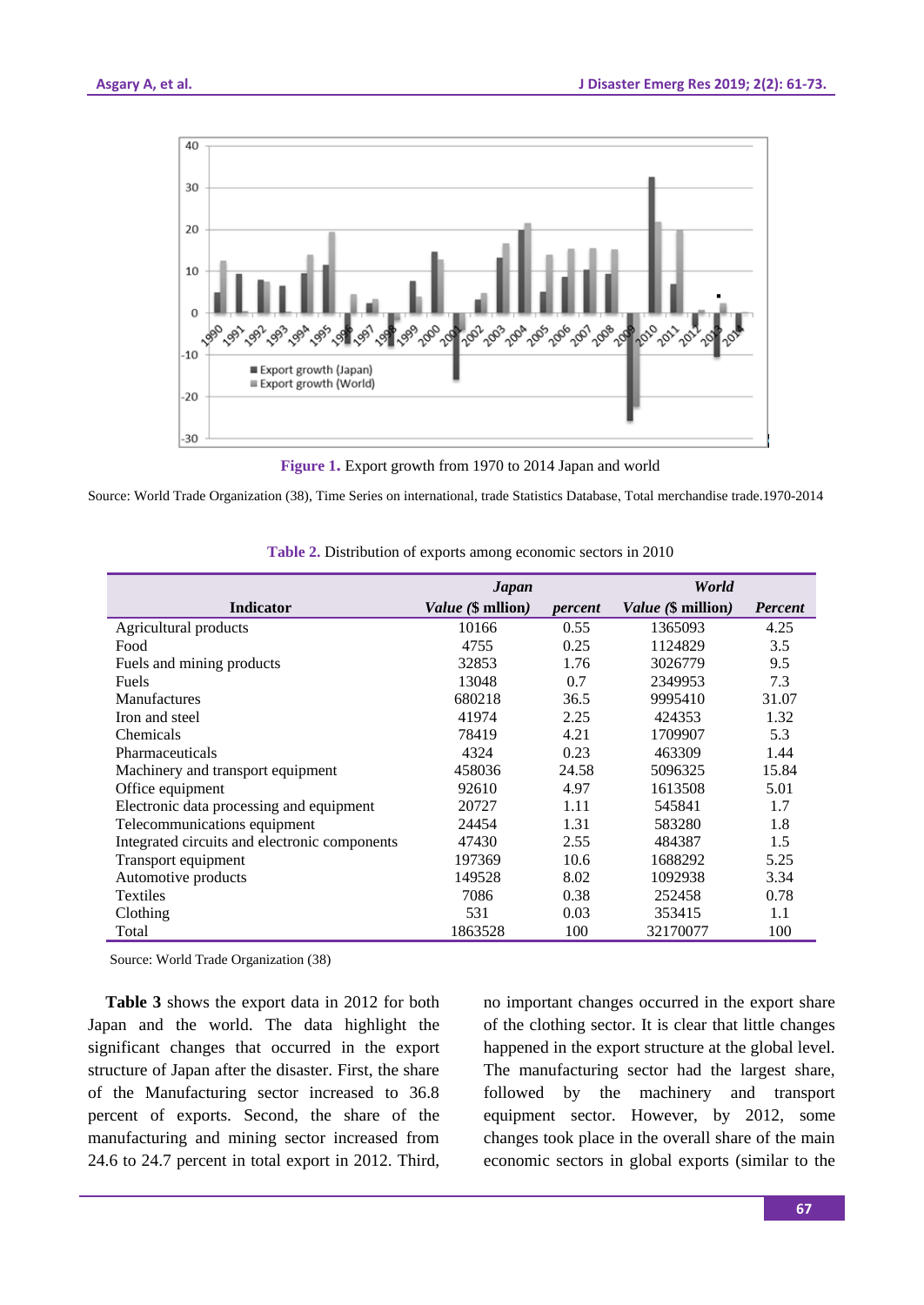situation for Japan's exports). While the overall pattern did not change compared to 2010, the share of the manufacturing sector declined in favor of

other sectors, particularly the machinery and transport equipment sectors.

|                                               | <b>Japan</b>              |         | World                     |         |  |
|-----------------------------------------------|---------------------------|---------|---------------------------|---------|--|
| <b>Indicator</b>                              | <i>Value</i> (\$ million) | Percent | <i>Value</i> (\$ million) | Percent |  |
| Agricultural products                         | 10859                     | 0.56    | 1652780                   | 4.34    |  |
| Food                                          | 4557                      | 0.24    | 1372648                   | 3.6     |  |
| Fuels and mining products                     | 35332                     | 1.83    | 4133088                   | 10.9    |  |
| Fuels                                         | 13420                     | 0.7     | 3371583                   | 8.89    |  |
| Manufacturing                                 | 709557                    | 36.8    | 11479344                  | 30.15   |  |
| Iron and steel                                | 43784                     | 2.27    | 485006                    | 1.27    |  |
| Chemicals                                     | 78954                     | 4.09    | 1959738                   | 5.15    |  |
| Pharmaceuticals                               | 4012                      | 0.21    | 510675                    | 1.34    |  |
| Machinery and transport equipment             | 476028                    | 24.69   | 5756241                   | 15.1    |  |
| Office equipment                              | 82485                     | 4.28    | 1681872                   | 4.4     |  |
| Electronic data processing and equipment      | 18464                     | 0.96    | 554938                    | 1.45    |  |
| Telecommunications equipment                  | 22183                     | 1.15    | 640741                    | 1.68    |  |
| Integrated circuits and electronic components | 41839                     | 2.17    | 486194                    | 1.28    |  |
| Transport equipment                           | 212472                    | 11.02   | 1969879                   | 5.17    |  |
| Automotive products                           | 165888                    | 8.6     | 1300908                   | 3.42    |  |
| <b>Textiles</b>                               | 7819                      | 0.4     | 284158                    | 0.75    |  |
| Clothing                                      | 557                       | 0.03    | 422573                    | 1.11    |  |
| Total                                         | 1928210                   | 100     | 38062366                  | 100     |  |

|  |  | Table 3. Export distribution among economic sectors in 2012 |  |  |
|--|--|-------------------------------------------------------------|--|--|
|--|--|-------------------------------------------------------------|--|--|

Source: World Trade Organization (27)

**Table 4** shows the changes in Japan's exports during the study period (2010 to 2012). During this period, Japan's total exports increased by 0.68 percent. Automotive products experienced the greatest rate of change with 2.1 percent growth. During the same period, the total global export growth was 3.42 percent. The integrated circuits and electronic components sector in Japan had the lowest growth rate with -2.48 percent growth.

Some of these reductions in exports may have been attributed to the human and physical impacts of the March 2011 earthquake and tsunami disaster **(**39). The shift-share analysis was carried out to provide some insights into the possible origins and sources of these changes**.**

# **Shift-Share Findings**

Shift-share results provide some further insights into Japan's export and their potential underlying causes including the potential impact of earthquake and tsunami. Since the shift-share results are sensitive to the used industrial composition, this study applied a broader decomposition level that included 17 sectors. The results of the shift-share analysis are presented in **Table 5**. The total exports in all economic sectors increased by 64,682. According to the shift-share analysis, 341,324 additional amounts in Japan were created because of the overall universal increases. This is Japan's share of the universal export growth. In the same period, Japan lost 73037 amount of export due to the industry mix component. The majority of export changes in Japan occurred because of the universal component.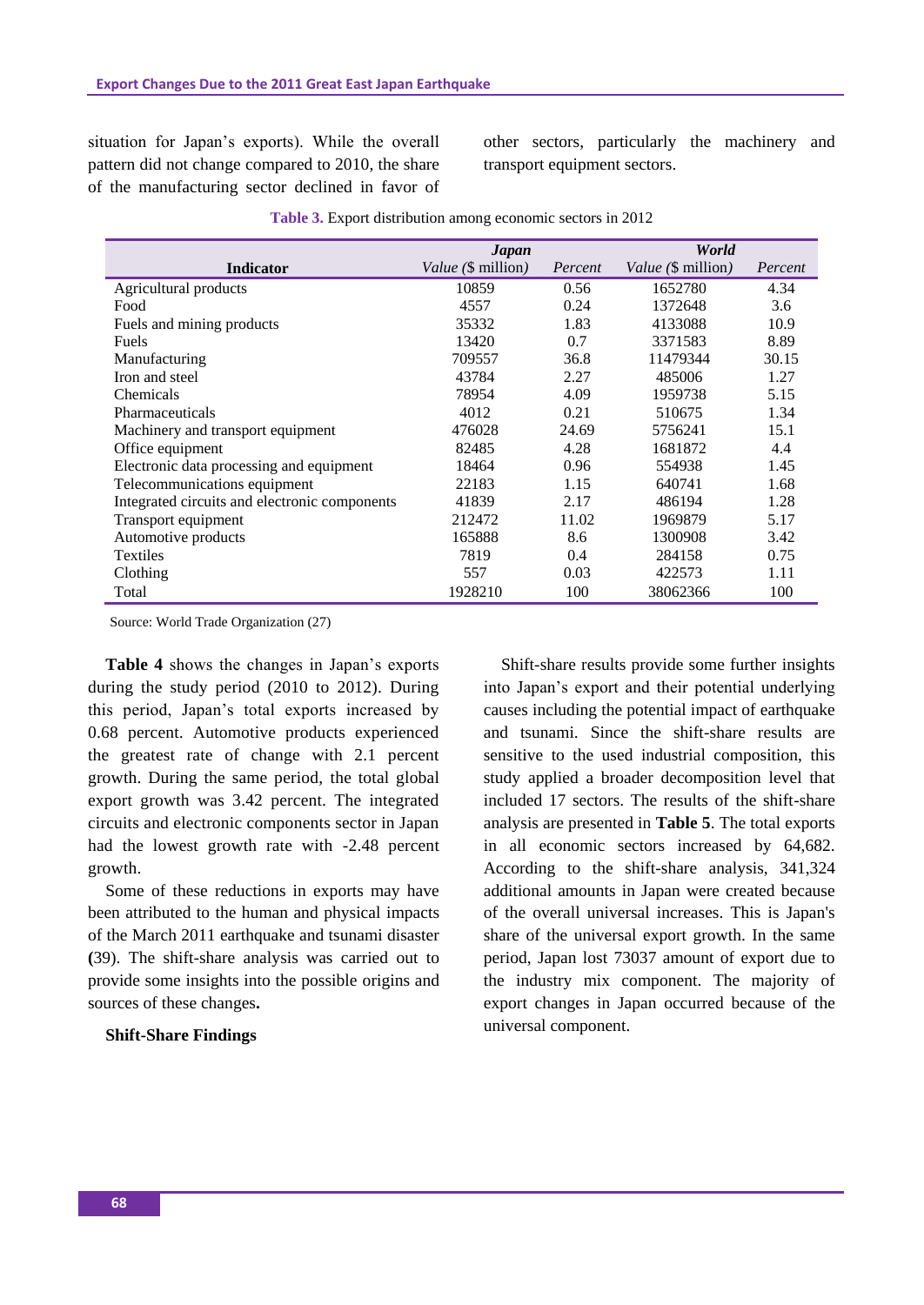|                                               | <b>Japan</b>       |                | World              |                |  |
|-----------------------------------------------|--------------------|----------------|--------------------|----------------|--|
| <b>Indicator</b>                              | Value (\$ million) | <b>Percent</b> | Value (\$ million) | <b>Percent</b> |  |
| Agricultural products                         | 693                | 1.33           | 287687             | 3.90           |  |
| Food                                          | $-198$             | $-0.85$        | 247819             | 4.06           |  |
| Fuels and mining products                     | 2479               | 1.46           | 1106309            | 6.43           |  |
| Fuels                                         | 372                | 0.56           | 1021630            | 7.49           |  |
| Manufactures                                  | 29339              | 0.85           | 1483934            | 2.81           |  |
| Iron and steel                                | 1810               | 0.85           | 60653              | 2.71           |  |
| Chemicals                                     | 535                | 0.14           | 249831             | 2.76           |  |
| Pharmaceuticals                               | $-312$             | $-1.49$        | 47366              | 1.96           |  |
| Machinery and transport equipment             | 17992              | 0.77           | 659916             | 2.46           |  |
| Office equipment                              | $-10125$           | $-2.29$        | 68364              | 0.83           |  |
| Electronic data processing and equipment      | $-2263$            | $-2.28$        | 9097               | 0.33           |  |
| Telecommunications equipment                  | $-2271$            | $-1.90$        | 57461              | 1.90           |  |
| Integrated circuits and electronic components | $-5591$            | $-2.48$        | 1807               | 0.07           |  |
| Transport equipment                           | 15103              | 1.49           | 281587             | 3.13           |  |
| Automotive products                           | 16360              | 2.1            | 207970             | 3.54           |  |
| <b>Textiles</b>                               | 733                | 1.99           | 31700              | 2.39           |  |
| Clothing                                      | 26                 | 0.96           | 69158              | 3.64           |  |
| Total                                         | 64682              | 0.68           | 5892289            | 3.42           |  |

**Table 4.** changes in export among economic sectors between 2010 and 2012

Source: World Trade Organization (38)

| Table 5. shift-share results for Japan in 2010-2012 |  |  |  |  |  |  |  |  |
|-----------------------------------------------------|--|--|--|--|--|--|--|--|
|-----------------------------------------------------|--|--|--|--|--|--|--|--|

| <b>Indicator</b>                              | <b>Index</b><br>changes | universal<br>component | industry mix<br>component | Competitive<br>component |
|-----------------------------------------------|-------------------------|------------------------|---------------------------|--------------------------|
| Agricultural products                         | 693                     | 1862                   | 280                       | $-1449$                  |
| Food                                          | $-198$                  | 871                    | 177                       | $-1246$                  |
| Fuels and mining products                     | 2479                    | 6017                   | 5991                      | $-9529$                  |
| Fuels                                         | 372                     | 2390                   | 3283                      | $-5301$                  |
| Manufactures                                  | 29339                   | 124589                 | $-23603$                  | $-71647$                 |
| Iron and steel                                | 1810                    | 7688                   | $-1689$                   | $-4189$                  |
| Chemicals                                     | 535                     | 14364                  | $-2906$                   | $-10923$                 |
| Pharmaceuticals                               | $-312$                  | 792                    | $-350$                    | $-754$                   |
| Machinery and transport equipment             | 17992                   | 83894                  | $-24584$                  | $-41318$                 |
| Office equipment                              | $-10125$                | 16962                  | $-13038$                  | $-14049$                 |
| Electronic data processing and equipment      | $-2263$                 | 3796                   | $-3451$                   | $-2608$                  |
| Telecommunications equipment                  | $-2271$                 | 4479                   | $-2070$                   | -4680                    |
| Integrated circuits and electronic components | $-5591$                 | 8687                   | $-8510$                   | $-5768$                  |
| Transport equipment                           | 15103                   | 36150                  | $-3231$                   | $-17816$                 |
| Automotive products                           | 16360                   | 27388                  | 1065                      | $-12093$                 |
| Textiles                                      | 733                     | 1298                   | $-408$                    | $-157$                   |
| Clothing                                      | 26                      | 97                     | 7                         | $-78$                    |
| Total                                         | 64682                   | 341324                 | -73037                    | $-203605$                |

Source: Author's calculation

**Table 5** represents the overall shift-share results for economic sectors. The findings reveal that the share of universal growth was positive for all economic sectors in Japan during the study period. The industry mix growth was negative for the manufacturing, iron and steel, chemicals, pharmaceuticals, machinery and transport equipment, office and telecom equipment, electronic data, processing and office equipment, telecommunications equipment, integrated circuits and electronic components, and textiles sectors. Furthermore, it was positive for agricultural products, food, fuels and mining products, fuels, automotive products, and clothing sectors. The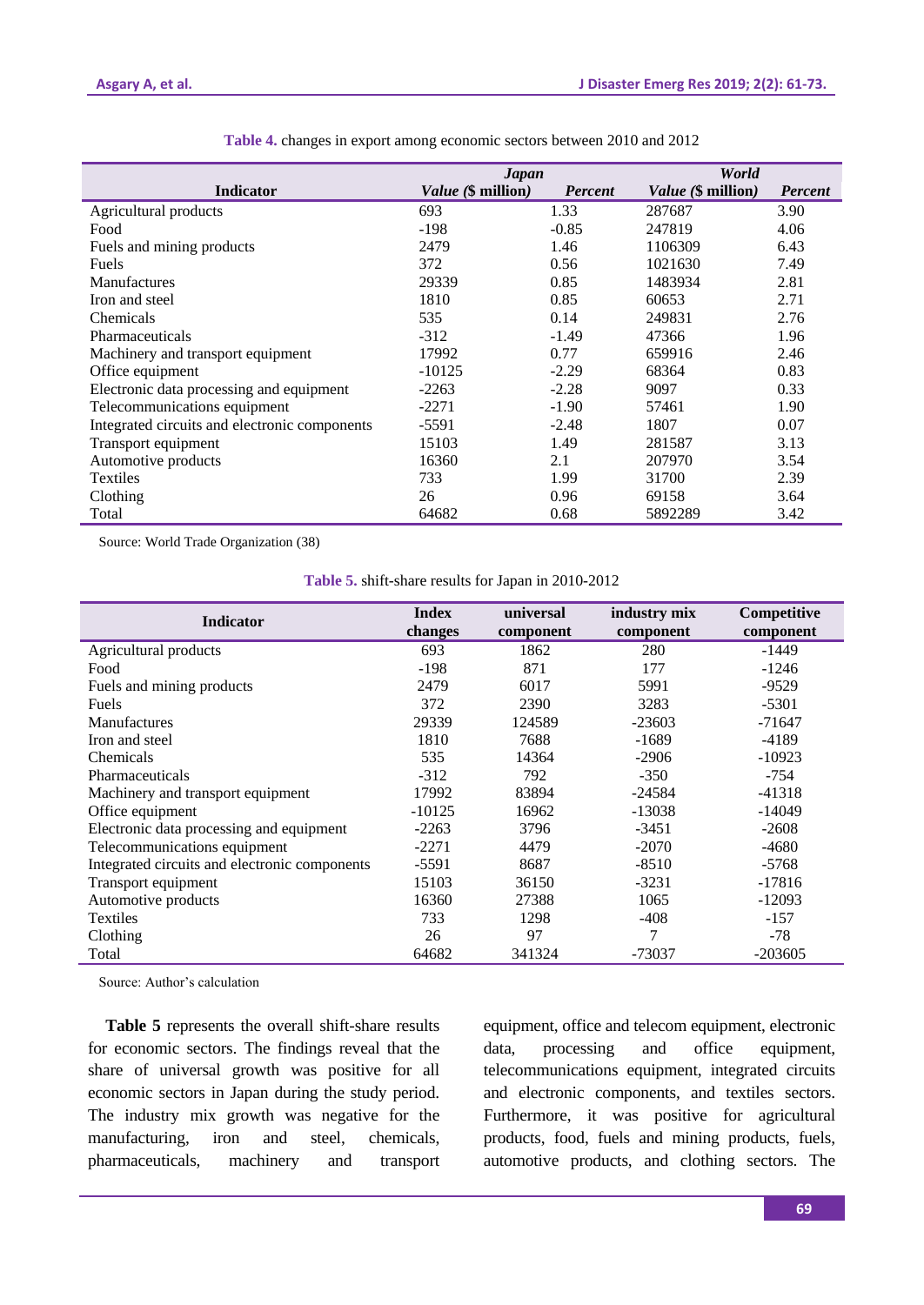competitive growth component was negative in all sectors.

By comparing the share of universal growth in **Table 5** (column 3) with the actual export growth (column 2), it is shown that all sectors experienced a rate lower than the actual growth. For example, while it was expected that the total export in the agricultural products' sector increase by about 1862 export's amount in this period, it increased only by 693. The food, pharmaceuticals, office and telecom equipment, electronic data processing and equipment, telecommunications equipment and integrated circuits, and electronic components sectors had negative growth.

The universal growth component revealed that the actual export growth of Japan in the study period was lower than the expected or the universal level. If Japan's export growth rate corresponded to the universal growth rate, it would have grown by 341324; however, the actual growth was 64682.

As noted above, the industry mix indicated how a region performed. With respect to the industrial mix effect, important and positive effects of the agricultural products, food, fuels and mining products, fuels, automotive products, and clothing sectors were revealed. On the other hand, other sectors contributed negatively to export growth. The overall industry mix growth is negative for the Japan's entire economy, which shows that Japan's exports declined.

The competitive component, which captures the growth due to the competitiveness of Japan (in contrast to its industry) shows similar results (Figure 2). Japan's exports decreased by 203,605 because of the competitive component. The competitive growth component of the shift-share analysis shows that all sectors exhibited a negative value during the study period. The earthquake and tsunami may have played a major role in these changes. Studies suggest that industries in other countries may have benefited from the Japanese earthquake and tsunami. For example, the U.S. automotive industry benefited as they increased production to meet demand in their home countries (8).



**Figure 2.** Japan's export changes (2010-2012) due to competitiveness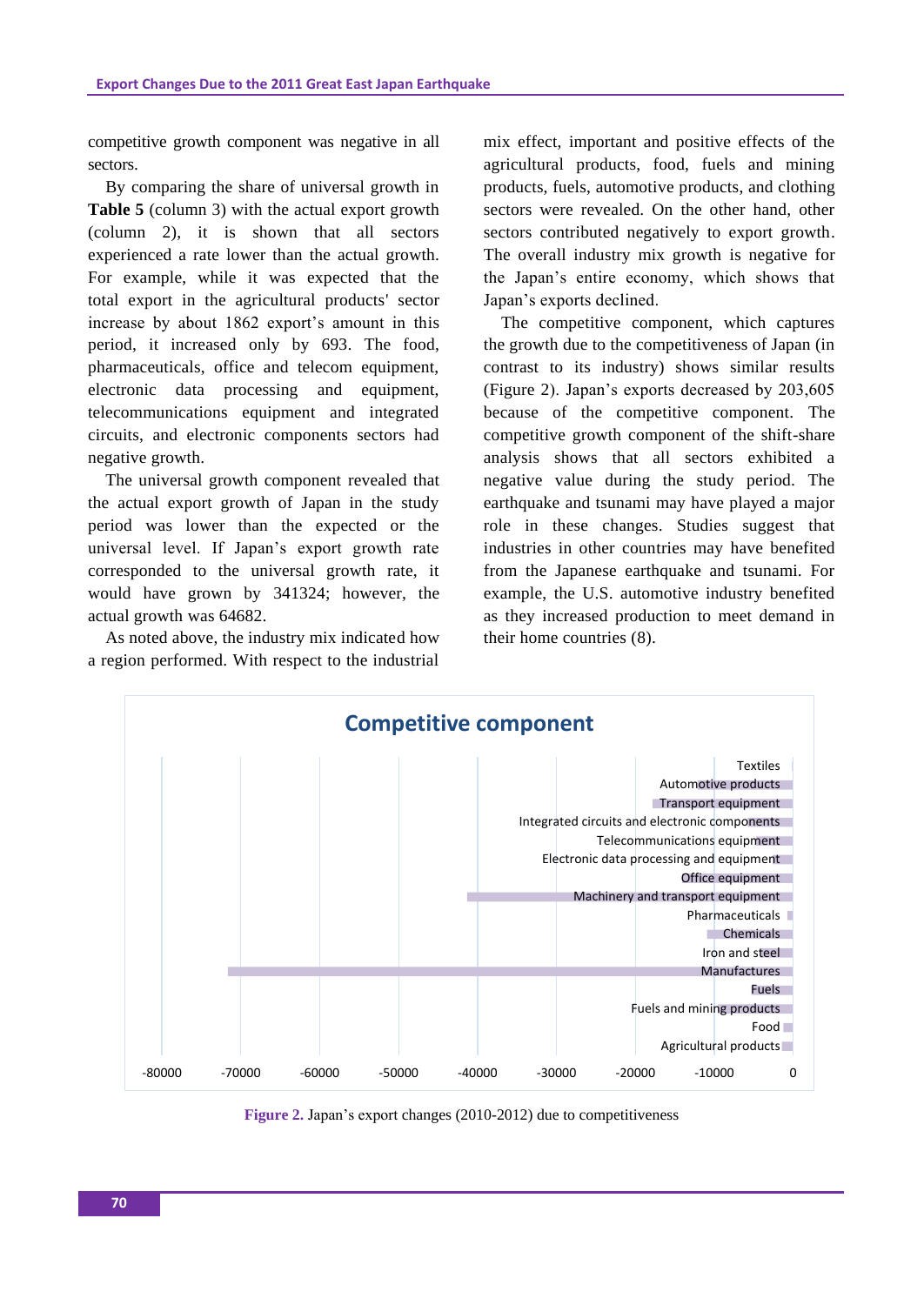## **Discussion**

Large-scale disasters may have a significant impact on the overall national economy and a nation's export rates. Although these impacts can be short term, they may be significant over the medium to long-term, particularly considering the competitive world economy. An examination of the export changes after the 2011 Great Eastern earthquake and tsunami in Japan using a modified shift-share analysis shows, Japan did not experience significant shifts in its export structure following the earthquake and tsunami. No evidence of a decrease in exports during the study period was found; rather, Japan had some export growth. However, the growth rates varied among the economic sectors. While agricultural, mining, fuels, manufacturing, iron and steel, chemicals, machinery and transport equipment, transport equipment, automotive products, textiles, and clothing sectors exhibited positive rates of growth, the food, pharmaceuticals, office and telecom equipment, electronic data processing and equipment, and telecommunications equipment sectors observed negative growth, which is different from the global export trends. The automotive products sector had the highest rate of growth. Japan had more than 2.09 percent rise in exports in this sector, although this was lower than the global growth (3.54 percent).

Parts of the export growth are related to the global growth of export. The universal component in all sectors was positive and a significant share of export growth was due to the universal growth. The industry mix component revealed that the value of exports of key sectors exhibited a decline (including Manufactures, Iron and steel, Chemicals, Pharmaceuticals, Machinery and Transport Equipment, Office and Telecommunications, Electronic data processing and equipment, Telecommunications equipment, Integrated circuits and electronic components, Transport equipment and Textiles) during the study period. However, other sectors (Agricultural products, Food, Fuels and mining, products, Fuels, Automotive products and Clothing) showed an increase. It is proposed that the 2011 Great Eastern earthquake and tsunami reconstruction probably played a major role in these changes. For example, post-Fukushima, the Japanese government introduced the legislation to shut down nuclear plants in earthquake-prone areas and prohibited the exportation of nuclear fuel and equipment to other countries.

# **Conclusion**

The regional competitive component shows that the export changes are attributable to an industry growing at a distinct rate in the study area relative to that industry universally. This component reveals that Japan exhibited a negative regional competitive advantage in all sectors. Accordingly, the results suggested a loss of competitiveness across a wide swath of Japanese economy. Future research can be expanded upon our examination of disaster impacts on exports by isolating the disaster effect from all the other macroeconomic influences (such as national policy changes, currency exchange rate changes, interest rate changes, changes in economic conditions of those trade counterparts, and so on). This will allow even more meaningful insights into the impact of disaster given the large scale of shift-share analysis (Japan and the world) and the fact that some impacts are more local/regional in short term. Japan is a relatively stable economy and many macroeconomic variables remained constant. For example, the interest rate declined from 3.84 to 2.36 over the study period. Although some of the changes in Japanese exports may have been due to other factors (currency exchange rate changes, etc.) than earthquake, it is also possible that these factors were influenced by the disaster. Considering the short period of our study (2010-2012) and the lag that exists for economic factors to manifest themselves, the significant effects of these factors are impossible in our study period. Even if one argues that these factors could have impacted Japan's export, it is possible that these factors were themselves impacted by the disaster.

# **Acknowledgements**

None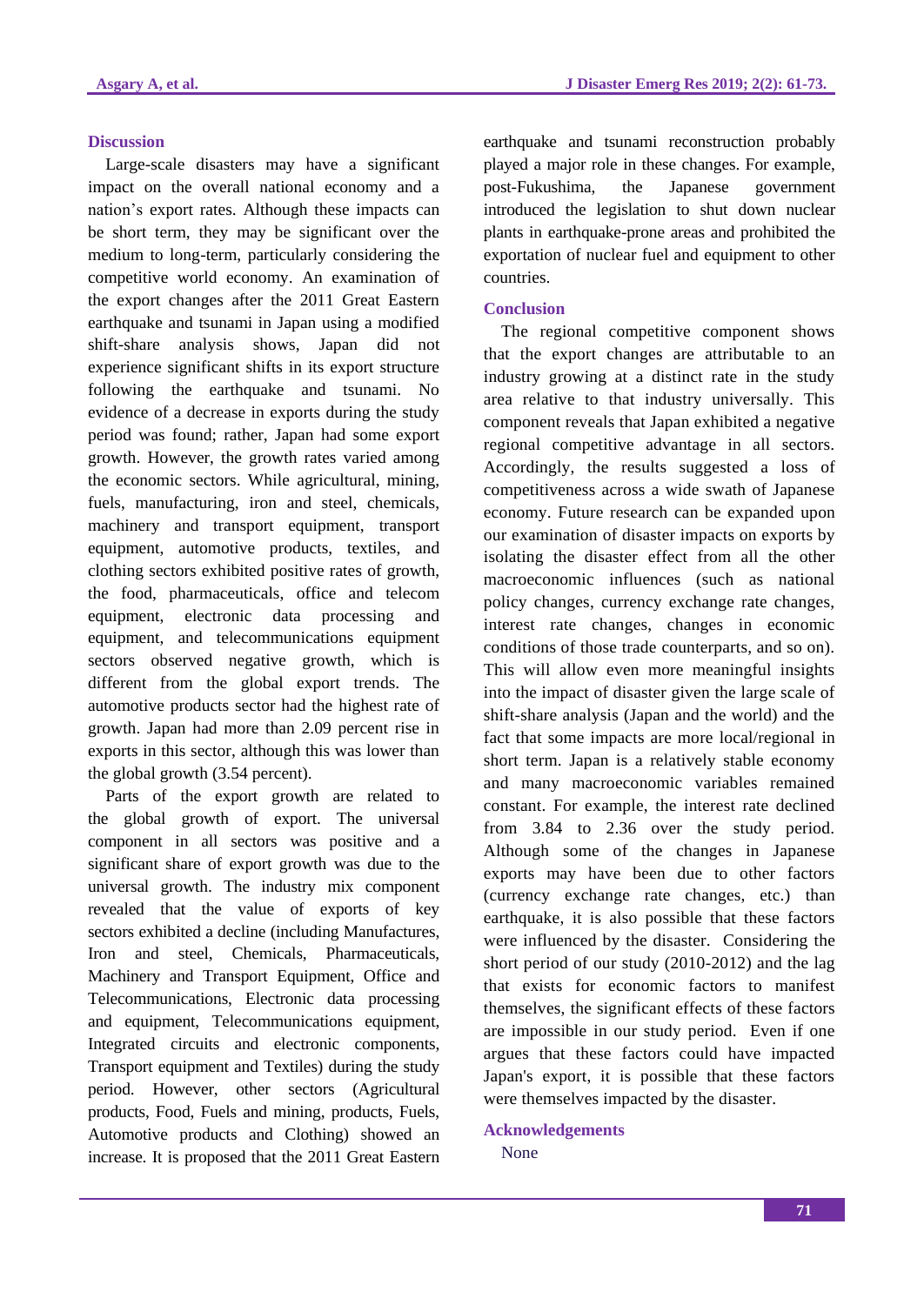#### **Funding source**

This article did not receive any funding from funding sources.

## **Conflicts of interest**

The authors of this paper announce no conflict of interest.

#### **References**

- 1.Asgary A, Rowell B. Post-disaster Reconstruction and World Trade Mechanisms: An Agenda for Enquiry, In Lizarralde, G., Duyne Barenstein, J., Cardosi, G., Oliver, A. (eds). Sustainable Post-Disaster Reconstruction: From Recovery to Risk Reduction. Conference proceedings. 2013 international i-Rec conference. Ascona, Switzerland. Montreal: Groupe de recherche IF, GRIF, Université de Montréal. July 18, 2015. p55-64 .Available at: http://www.grif.umontreal.ca/i-Rec2013/ 55- 64\_ Asgary.pdf.
- 2.UNISDR. The Global Assessment Report on Disaster Risk Reduction. Geneva: UN Office for Disaster Risk Reduction (UNISDR). 2013, Available at: http:// www. preventionweb.net/ english/ hyogo/gar/2013/en/ home/GAR\_2013/ GAR\_2013\_2.html (retrieved on 16.10.2014).
- 3.Garrett TJ. Long-run evolution of the global economy: Earth's Future. 2014, 2(3), 127-151.
- 4.Kunreuther H, Yen Koo C, Rose A, editors. The Economics of Natural Hazards. In: Introduction Howard Kunreuther and Adam Rose. Northampton: MA: Edward Elgar. 2004.
- 5.Okuyama Y. Economic modeling for disaster impact analysis: past, present, and future, Economic Systems Research. 2007, 19(2), 115–24.
- 6.Hallegatte S, Przyluski V. The economics of natural disasters: concepts and methods. The World Bank; 2010: Paper Series No. 5057.
- 7.Doyle L, Noy I. The short-run nationwide macroeconomic effects of the Canterbury earthquakes. New Zealand Economic Papers. 2015 May 4;49(2):134-56.
- 8.MacKenzie CA, Santos JR, Barker K. Measuring changes in international production from a disruption: Case study of the Japanese earthquake and tsunami, International Journal of Production Economics, 2012; 138(2), 293-302.
- 9. International Energy Agency (IEA). Energy Policies of IEA Countries Japan: 2016. Available at:

# **Authors' contributions**

AA drafting the paper, final read and review of the paper and submission, corresponding author. NM and YH data preparation, analysis and final review. JKL introduction and background sections and overall review and editing.

[https://webstore.iea.org/energy-policies-of-iea-countries](https://webstore.iea.org/energy-policies-of-iea-countries-japan-2016-review)[japan-2016-review](https://webstore.iea.org/energy-policies-of-iea-countries-japan-2016-review)

- 10. Batty D. [Japan shuts down last working nuclear](https://www.theguardian.com/world/2012/may/05/japan-shuts-down-last-nuclear-reactor)  [reactor.](https://www.theguardian.com/world/2012/may/05/japan-shuts-down-last-nuclear-reactor) The Guardian, 2012.
- 11. Soble J. Court orders one of Japan's two operating nuclear plants to shut down. The New York Times. Retrieved from http://www. nytimes. com/2016/03/10/world/asia/japan-nuclear-plant. html. 2016.
- 12. Johnson R. Japan's 2011 earthquake and tsunami: Food and agriculture implications. Current Politics and Economics of Northern and Western Asia. 2011;20(4):651..
- 13. Carvalho VM, Nirei M, Saito Y, et al. Supply chain disruptions: Evidence from the great east japan earthquake. PRI Discussion Paper Series.2016; (No.16A-15)
- 14. Ando M, Kimura F. How did the Japanese Exports Respond to Two Crises in the International Production Networks? The Global Financial Crisis and the Great East Japan Earthquake. Asian Economic Journal. 2012, 26(3), 261–287.
- 15. Todo Y, Nakajima K, Matous P. How do supply chain networks affect the resilience of firms to natural disasters? Evidence from the great east Japan Earthquake. Journal of Regional Science. 2015, 55 (2), 209–229.
- 16. Fujimoto T. Supply chain competitiveness and robustness: a lesson from the 2011 Tohoku earthquake and supply chain "virtual dualization". Manufacturing Management Research Center. 2011.
- 17. Ye L, Abe M. The impacts of natural disasters on global supply chains, ARTNeT Working Paper Series, 2012;(115).
- 18. Kajitani Y, Chang SE, Tatano H. Economic Impacts of the 2011 Tohoku-Oki Earthquake and Tsunami. Earthquake Spectra. 2013, 29(S1), 457-478.
- 19. Wu [LH,](http://www.cabdirect.org/search.html?q=au%3A%22Wu+LiHui%22) [Hayashi](http://www.cabdirect.org/search.html?q=au%3A%22Hayashi%2C+H.%22) H. The impact of disasters on Japan's inbound tourism demand. Journal of Disaster